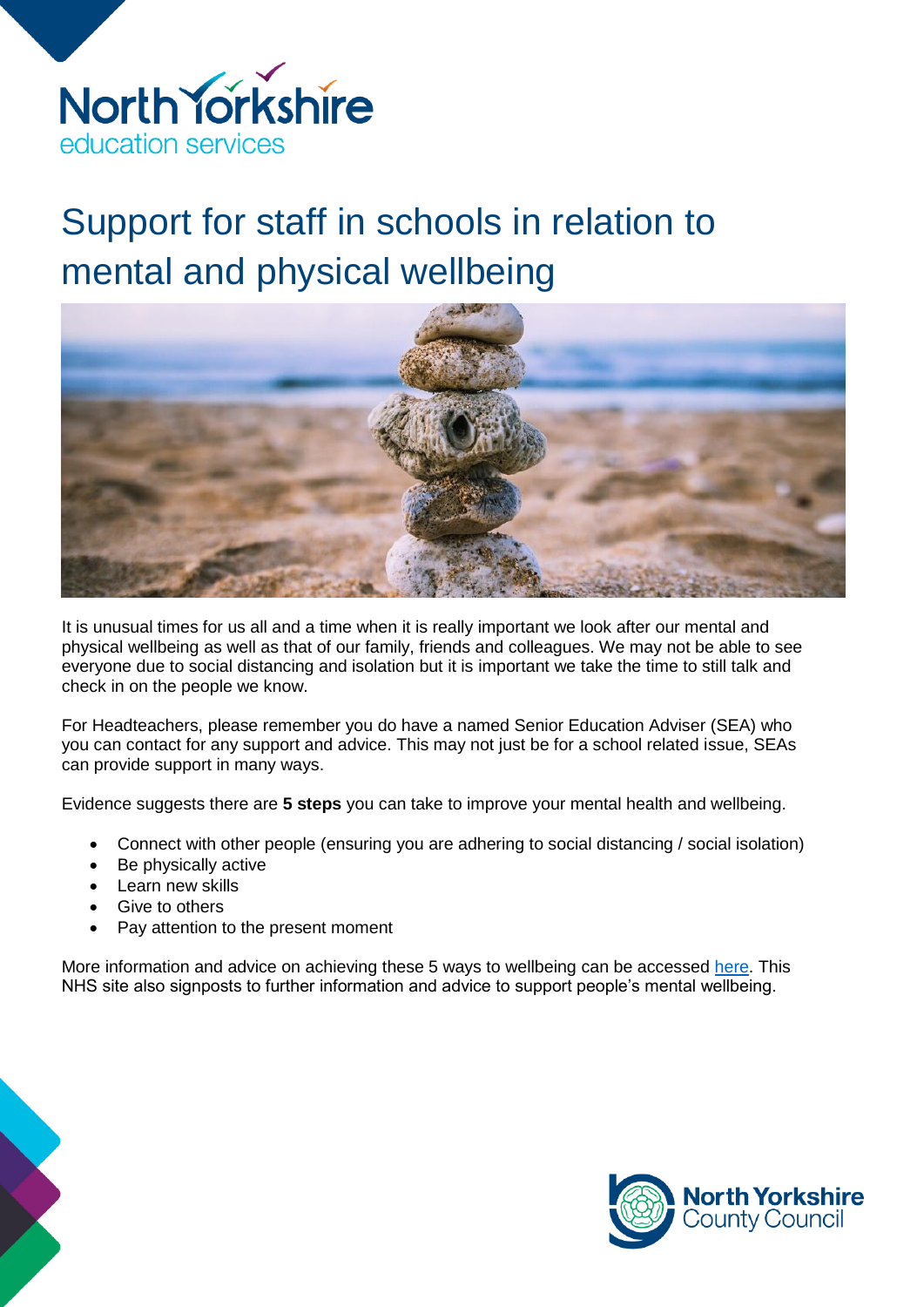### **Mental wellbeing**

**The Government have produced some [guidance on mental health and wellbeing](https://www.gov.uk/government/publications/covid-19-guidance-for-the-public-on-mental-health-and-wellbeing)** to support during coronavirus with links to a variety of supporting information.

The **[Every Mind Matters](https://www.nhs.uk/oneyou/every-mind-matters/)** website includes a short video about how to exercise at home, plus advice and tips on how to maintain good mental health and manage anxiety during social distancing and isolation.

The NHS have supported a [website](http://learn.4mentalhealth.com/) to help '**Build your wellbeing and help you cope'** in these difficult times. The website provides practical ways to feel calmer and ideas to help people cope.

The NHS has a range of suggested **quality assured apps to support mental health,** which you can access [here.](https://www.nhs.uk/apps-library/category/mental-health/)

#### **Physical activity**

It is important to remain physically active, the recommendation is at least 150 minutes of moderate physical activity a week, or around 20 to 30 minutes a day.

**Sport England have produced some, 'Stay in, work out'** section on [their website](https://www.sportengland.org/stayinworkout) which focused on tips, advice and guidance on how to keep or get active in and around your home for all age groups.

The **NHS** have produced a number of **[home workout videos](https://www.nhs.uk/oneyou/for-your-body/move-more/home-workout-videos/)**. A range of further information about exercise can be accessed [here.](https://www.nhs.uk/live-well/exercise/free-fitness-ideas/)

## **Health Assured**

#### **Health Assured, the Employee Assistance Programme**

is available to staff where their school buys into the service. Health Assured support counsellors have a wealth of experience in supporting on a broad range of issues that affect an individual's work and home life 0800 0305182.

#### **Health-e-Hub from Health Assured**

[\(www.healthassuredeap.co.uk\)](http://www.healthassuredeap.co.uk/) provides support in the palm of your hand: Username: Northyorkshire Password: Council



The Health-e-Hub is a smart phone app which can be downloaded from the Apple or Android app store and is a great health platform full of advice, guidance and factsheets. It also includes personal coaching which is a stress tool – to catch and address stressors before they start to impact on work.

#### **Education Support Partnership**

**A UK charity dedicated to supporting the mental health and wellbeing of staff in education – emotional support from trained counsellors for all education staff.** 

Free and confidential helpline available 24/7: 08000 562 561 and / or [https://www.educationsupport.org.uk/helping-you/telephone-support](https://www.educationsupport.org.uk/helping-you/telephone-support-counselling)[counselling](https://www.educationsupport.org.uk/helping-you/telephone-support-counselling)